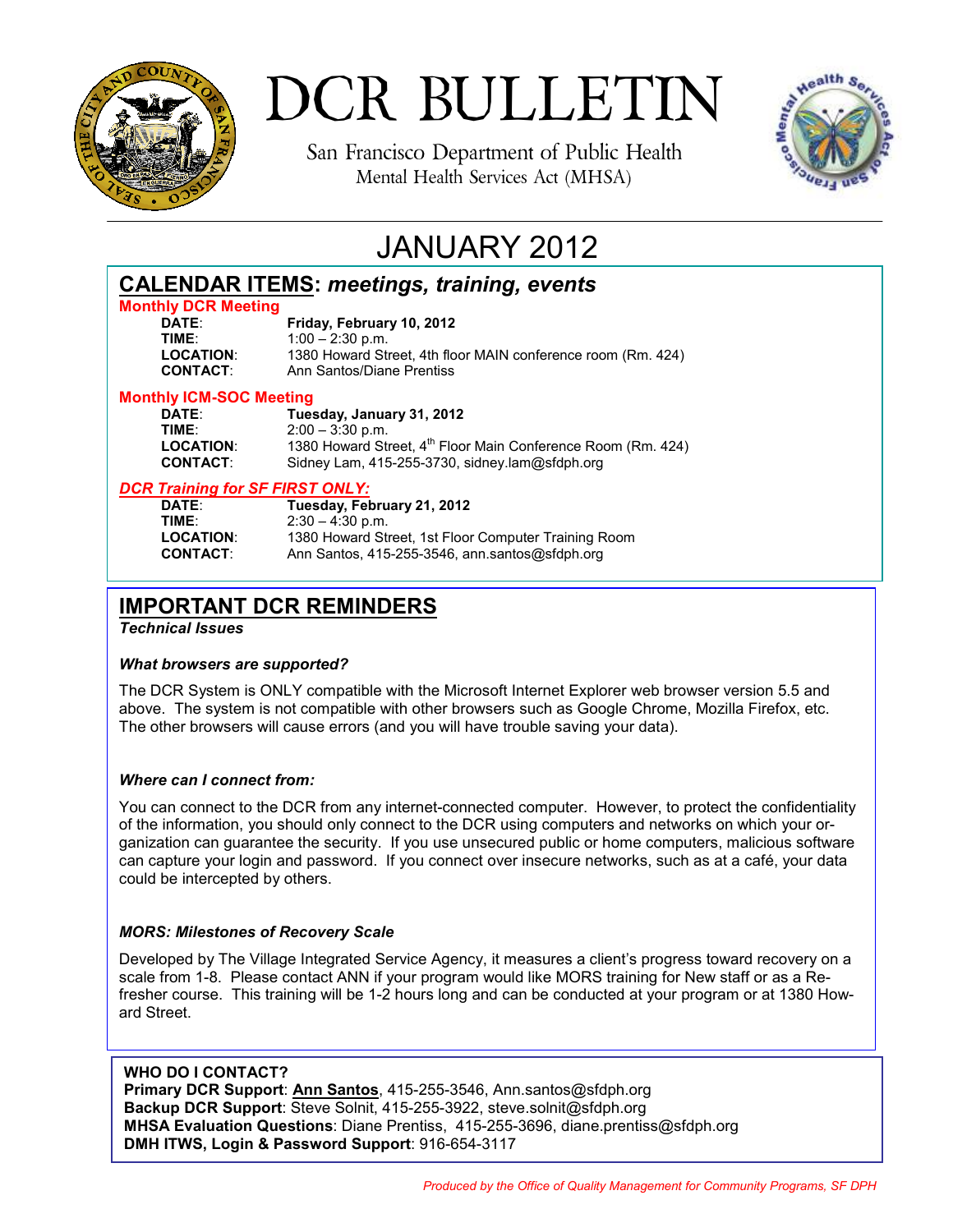

San Francisco Department of Public Health Mental Health Services Act (MHSA)



### JANUARY 2012

| <b>Technical Issues</b><br><b>ESUs: Emergency Stabilization Units</b><br>ESUs are a part of MHSA and can be documented in the KET for TAY, ADULT, & Older Adult<br>-Under administrative Information Domain:<br>1) Check off "Now enrolled in the MHSA Housing Program"<br>2) Under Residential Domain<br>-Chick off "Shelter/ Homeless"<br>$\mathbb{E}[\mathbf{A}]\cdot\mathbf{A}=\mathbf{A}[\mathbf{I}]\cdot\mathbf{A}$ . If $\mathbf{A}=\mathbf{A}[\mathbf{I}]\cdot\mathbf{A}$ , $\mathbf{A}=\mathbf{A}[\mathbf{I}]\cdot\mathbf{A}$<br>C Community services / program interrupted - Partner will be serving JAIL sentence.<br>C Community services / program interrupted - Partner will be serving PRISON sentence.<br>C Partner has successfully met his / her goals such that discontinuation of Full Service Partnership is appropriate.<br>C Partner is deceased.<br><b>PROGRAM INFORMATION</b><br>Date of Program Change<br>Program Name<br>Currently Involved?<br>(mm/dd/yyyy)<br>Mow enrolled in the AB2034 Program<br>AB2034<br>C No longer participating in the AB2034 Program<br>C Now enrolled in the GHI Program<br>Governor's Homeless Initiative (GHI)<br>No longer participating in the GPTF<br>C Now enrolled in the MHSA Housing Program<br>MHSA Housing Program<br>No lenger participating in the MHSA He<br>Program |
|-------------------------------------------------------------------------------------------------------------------------------------------------------------------------------------------------------------------------------------------------------------------------------------------------------------------------------------------------------------------------------------------------------------------------------------------------------------------------------------------------------------------------------------------------------------------------------------------------------------------------------------------------------------------------------------------------------------------------------------------------------------------------------------------------------------------------------------------------------------------------------------------------------------------------------------------------------------------------------------------------------------------------------------------------------------------------------------------------------------------------------------------------------------------------------------------------------------------------------------------------------------------------------------------------------------------------------------------|
|                                                                                                                                                                                                                                                                                                                                                                                                                                                                                                                                                                                                                                                                                                                                                                                                                                                                                                                                                                                                                                                                                                                                                                                                                                                                                                                                           |
|                                                                                                                                                                                                                                                                                                                                                                                                                                                                                                                                                                                                                                                                                                                                                                                                                                                                                                                                                                                                                                                                                                                                                                                                                                                                                                                                           |
|                                                                                                                                                                                                                                                                                                                                                                                                                                                                                                                                                                                                                                                                                                                                                                                                                                                                                                                                                                                                                                                                                                                                                                                                                                                                                                                                           |
|                                                                                                                                                                                                                                                                                                                                                                                                                                                                                                                                                                                                                                                                                                                                                                                                                                                                                                                                                                                                                                                                                                                                                                                                                                                                                                                                           |
|                                                                                                                                                                                                                                                                                                                                                                                                                                                                                                                                                                                                                                                                                                                                                                                                                                                                                                                                                                                                                                                                                                                                                                                                                                                                                                                                           |
|                                                                                                                                                                                                                                                                                                                                                                                                                                                                                                                                                                                                                                                                                                                                                                                                                                                                                                                                                                                                                                                                                                                                                                                                                                                                                                                                           |
|                                                                                                                                                                                                                                                                                                                                                                                                                                                                                                                                                                                                                                                                                                                                                                                                                                                                                                                                                                                                                                                                                                                                                                                                                                                                                                                                           |
|                                                                                                                                                                                                                                                                                                                                                                                                                                                                                                                                                                                                                                                                                                                                                                                                                                                                                                                                                                                                                                                                                                                                                                                                                                                                                                                                           |
|                                                                                                                                                                                                                                                                                                                                                                                                                                                                                                                                                                                                                                                                                                                                                                                                                                                                                                                                                                                                                                                                                                                                                                                                                                                                                                                                           |
|                                                                                                                                                                                                                                                                                                                                                                                                                                                                                                                                                                                                                                                                                                                                                                                                                                                                                                                                                                                                                                                                                                                                                                                                                                                                                                                                           |
|                                                                                                                                                                                                                                                                                                                                                                                                                                                                                                                                                                                                                                                                                                                                                                                                                                                                                                                                                                                                                                                                                                                                                                                                                                                                                                                                           |
|                                                                                                                                                                                                                                                                                                                                                                                                                                                                                                                                                                                                                                                                                                                                                                                                                                                                                                                                                                                                                                                                                                                                                                                                                                                                                                                                           |
|                                                                                                                                                                                                                                                                                                                                                                                                                                                                                                                                                                                                                                                                                                                                                                                                                                                                                                                                                                                                                                                                                                                                                                                                                                                                                                                                           |
|                                                                                                                                                                                                                                                                                                                                                                                                                                                                                                                                                                                                                                                                                                                                                                                                                                                                                                                                                                                                                                                                                                                                                                                                                                                                                                                                           |
| Archein Her Lin. Port has actually 1. Port Here: 2000. Dec.140, 2000.<br>T MAAR STIPE-A<br><b>HALL COMPA</b>                                                                                                                                                                                                                                                                                                                                                                                                                                                                                                                                                                                                                                                                                                                                                                                                                                                                                                                                                                                                                                                                                                                                                                                                                              |
| Please be sure to LOG-IN to the DCR at least once a week to check for any:<br><b>Pending PAFs that need to be completed</b><br>30 Day Key Event Notification (s) reminders<br>Quarterly Assessments that are coming due!                                                                                                                                                                                                                                                                                                                                                                                                                                                                                                                                                                                                                                                                                                                                                                                                                                                                                                                                                                                                                                                                                                                  |
| Please be sure to LOG-IN to the DCR at least once a week                                                                                                                                                                                                                                                                                                                                                                                                                                                                                                                                                                                                                                                                                                                                                                                                                                                                                                                                                                                                                                                                                                                                                                                                                                                                                  |
| to check for any Quarterly Reports coming due!                                                                                                                                                                                                                                                                                                                                                                                                                                                                                                                                                                                                                                                                                                                                                                                                                                                                                                                                                                                                                                                                                                                                                                                                                                                                                            |

*Produced by the Office of Quality Management for Community Programs, SF DPH*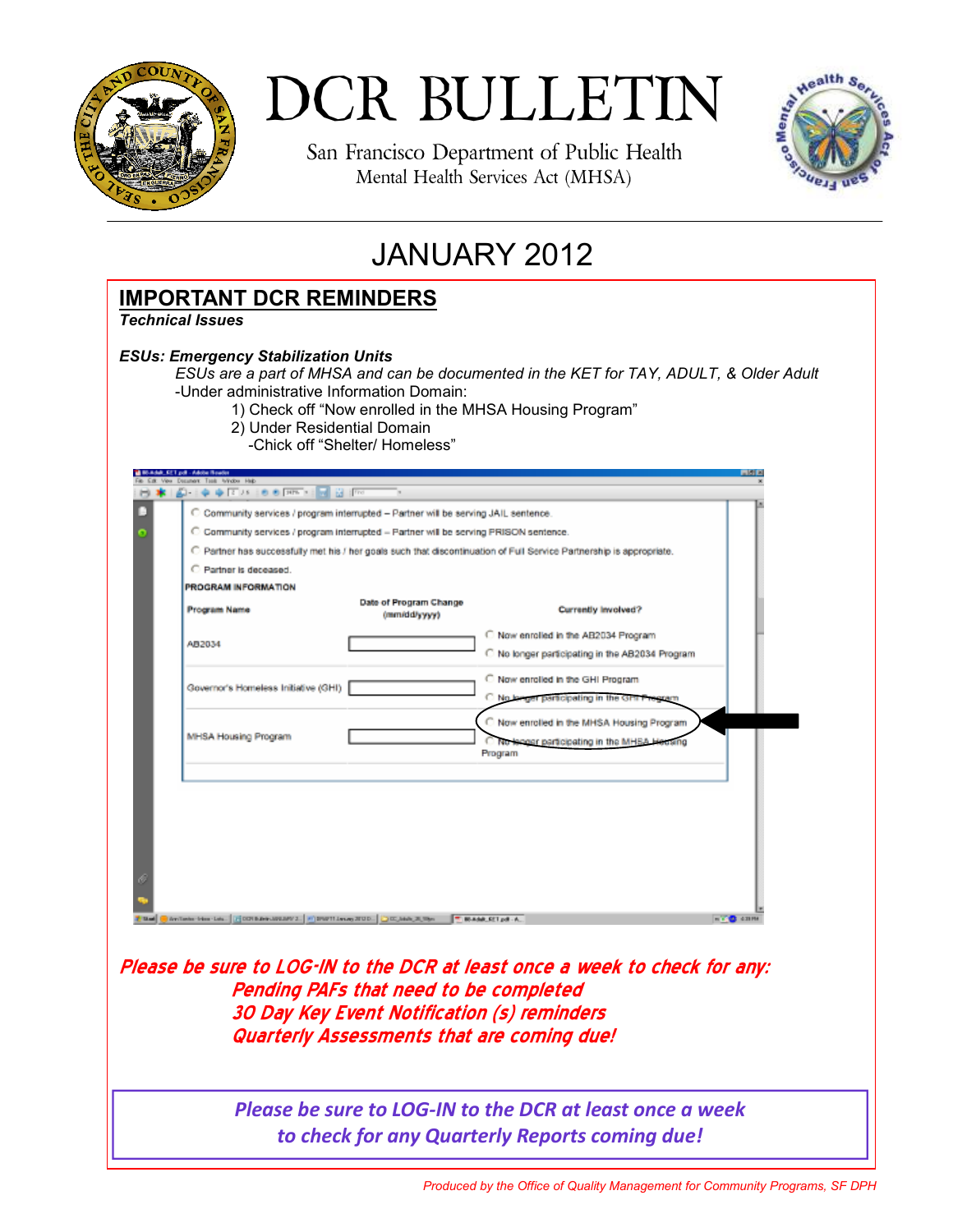

San Francisco Department of Public Health Mental Health Services Act (MHSA)



## JANUARY 2012

| Where and when should I enter the MORS score in the DCR?<br>1) <b>BASELINE:</b> In the PAF, enter the MORS score in County Use Field 1 under the fields to be<br>tracked on the Key Event Tracking (KET) form                                                                                                                                                              |                          |                                      |
|----------------------------------------------------------------------------------------------------------------------------------------------------------------------------------------------------------------------------------------------------------------------------------------------------------------------------------------------------------------------------|--------------------------|--------------------------------------|
| les Decuters: Test Window Help-                                                                                                                                                                                                                                                                                                                                            |                          |                                      |
|                                                                                                                                                                                                                                                                                                                                                                            |                          |                                      |
| SUBSTANCE ABUSE                                                                                                                                                                                                                                                                                                                                                            |                          |                                      |
| In the opinion of the partnership service coordinator, has the partner ever had a co-<br>occurring mental illness and substance use problem?<br>In the opinion of the partnership service coordinator, does the partner CURRENTLY have<br>an active co-occurring mental illness and substance use problem?<br>Is the partner CURRENTLY receiving substance abuse services? | ○ Yes ○ No<br>C Yes C No |                                      |
|                                                                                                                                                                                                                                                                                                                                                                            | C Yes C No               |                                      |
| COUNTY USE QUESTIONS                                                                                                                                                                                                                                                                                                                                                       |                          |                                      |
|                                                                                                                                                                                                                                                                                                                                                                            |                          |                                      |
| <b>COUNTY USE QUESTIONS</b>                                                                                                                                                                                                                                                                                                                                                | VALUES                   | <b>BASELINE</b> in                   |
| To be tracked on the KEY EVENT TRACKING form:                                                                                                                                                                                                                                                                                                                              |                          | <b>PAF: Place MORS</b><br>Score here |
| County Use Field # 1                                                                                                                                                                                                                                                                                                                                                       |                          |                                      |
| County Use Field # 2                                                                                                                                                                                                                                                                                                                                                       |                          |                                      |
| County Use Field # 3                                                                                                                                                                                                                                                                                                                                                       |                          |                                      |
| To be tracked on the QUARTERLY ASSESSMENT form:                                                                                                                                                                                                                                                                                                                            |                          |                                      |
| County Use Field # 1                                                                                                                                                                                                                                                                                                                                                       |                          |                                      |
| County Use Field # 2                                                                                                                                                                                                                                                                                                                                                       |                          |                                      |
| County Use Field # 3                                                                                                                                                                                                                                                                                                                                                       |                          |                                      |
|                                                                                                                                                                                                                                                                                                                                                                            |                          |                                      |
|                                                                                                                                                                                                                                                                                                                                                                            |                          |                                      |
|                                                                                                                                                                                                                                                                                                                                                                            |                          |                                      |
|                                                                                                                                                                                                                                                                                                                                                                            |                          |                                      |
|                                                                                                                                                                                                                                                                                                                                                                            |                          |                                      |

*Produced by the Office of Quality Management for Community Programs, SF DPH*